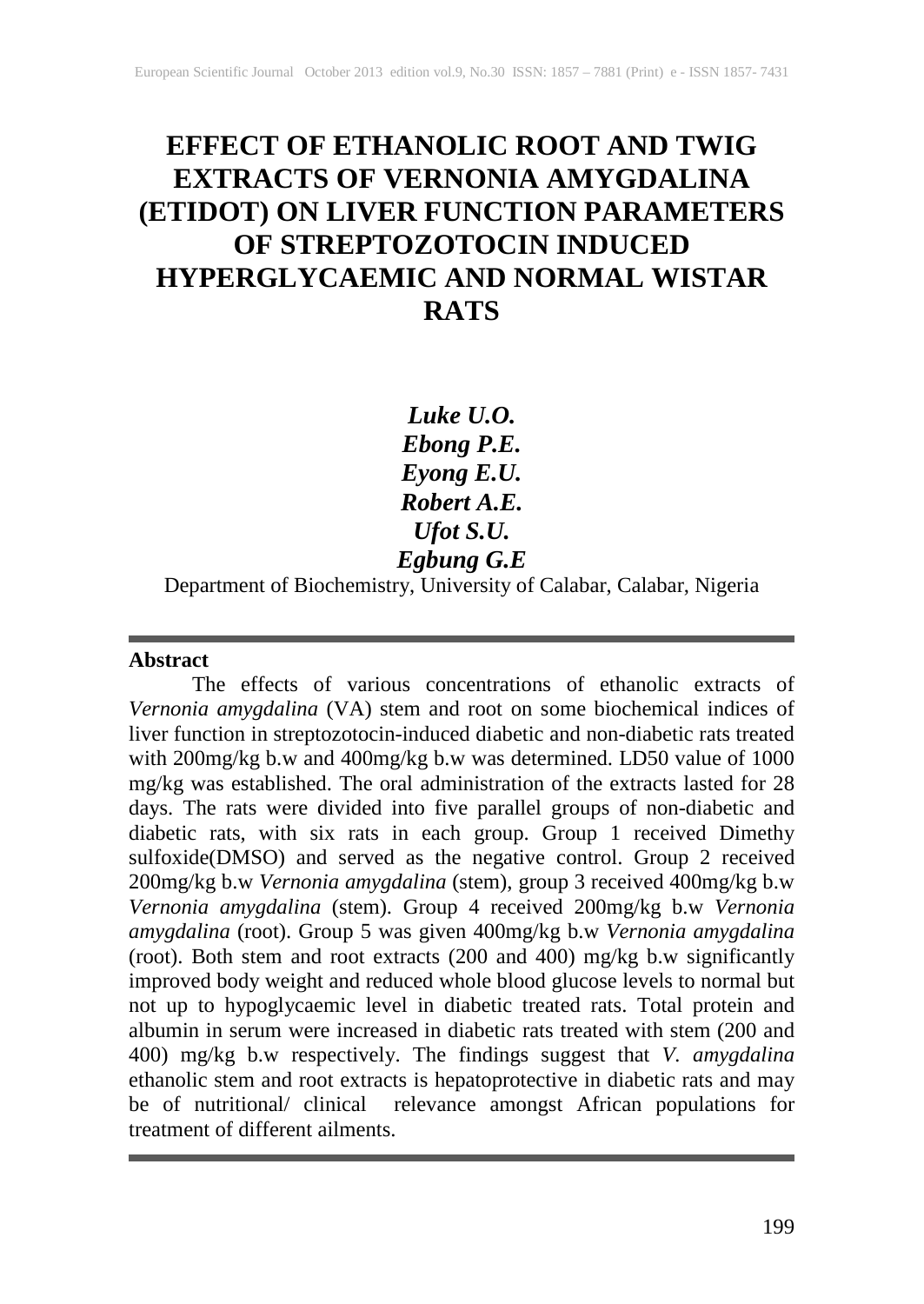**Keywords:** *Vernonia amygdalina*,biochemical indices, diabetes and Wistar rats

# **Introduction**

Streptozotocin (STZ) is a drug currently used to induce diabetes in animal models that resemble non obese type 2 diabetes mellitus (Nakamura *et al*., 2006).The chemistry of STZ describes a glucose moiety with highly reactive nitrosourea side chain. The glucose moiety direct its uptake by pancreatic beta cells with ease via binding to a membrane receptor recently identified to be glucose transporter 2 (GLUT2) (Thuselen *et al*., 1997). The nitrosourea side chain on the other hand is thought to initiate its cytotoxic action. The induction of diabetes with STZ increases the production of free radicals that damage the pancreatic DNA and thus affect insulin secretion (Oguni *et al*., 2003). This is achieved by depleting Nicotinamide adenine a substrate of poly adenosine diphosphate(ADP) ribose synthetase, an enzyme which is used in DNA repair.

In diabetes, lipid abnormalities, anaemia, alteration of liver and kidney functional indices have been implicated as major risk factors to the progression of microvascular and macro vascular complications (Mandade and Screenivas, 2011).

The promotion of traditional African diets still remains a powerful weapon in the fight against diabetes.Different types of antidiabetic drugs such as biguanide, sulphonylurea, along with insulin has been employed for the treatment of diabetes. Still none of these drugs were able to cure the diseases without adverse reaction (Tolman and Chandramouli, 2003; Annes *et al*., 2007).

Presently, there is a growing interest in herbal remedies due to the side effects associated with oral hypoglycaemic agent (Kim *et al*., 2006). Consequently, further scientific investigation is needed to validate the usage of these plant parts in accordance with the world health organization (http:// www.who.org)

*Vernonia amygdalina*(VA) Del. popularly known as bitter leaf or etidot in Efik language, is a shrub of 2-5 m tall with petiolate green leaves of about 6 mm diameter. The leaves are characteristically bitter but the bitterness can be abated by boiling or by soaking in several changes of clean water (Burkill, 1985). The stem and root divested of the bark are used as chewing sticks in Nigeria. More importantly, the leaves are a very popular soup vegetable and have even been reported to be consumed by goats in some parts of Nigeria (Aregheore *et al*., 1998).

All parts of the plant are pharmacologically useful. The roots and the leaves are used in ethnomedicine to treat fever, hiccups, kidney problems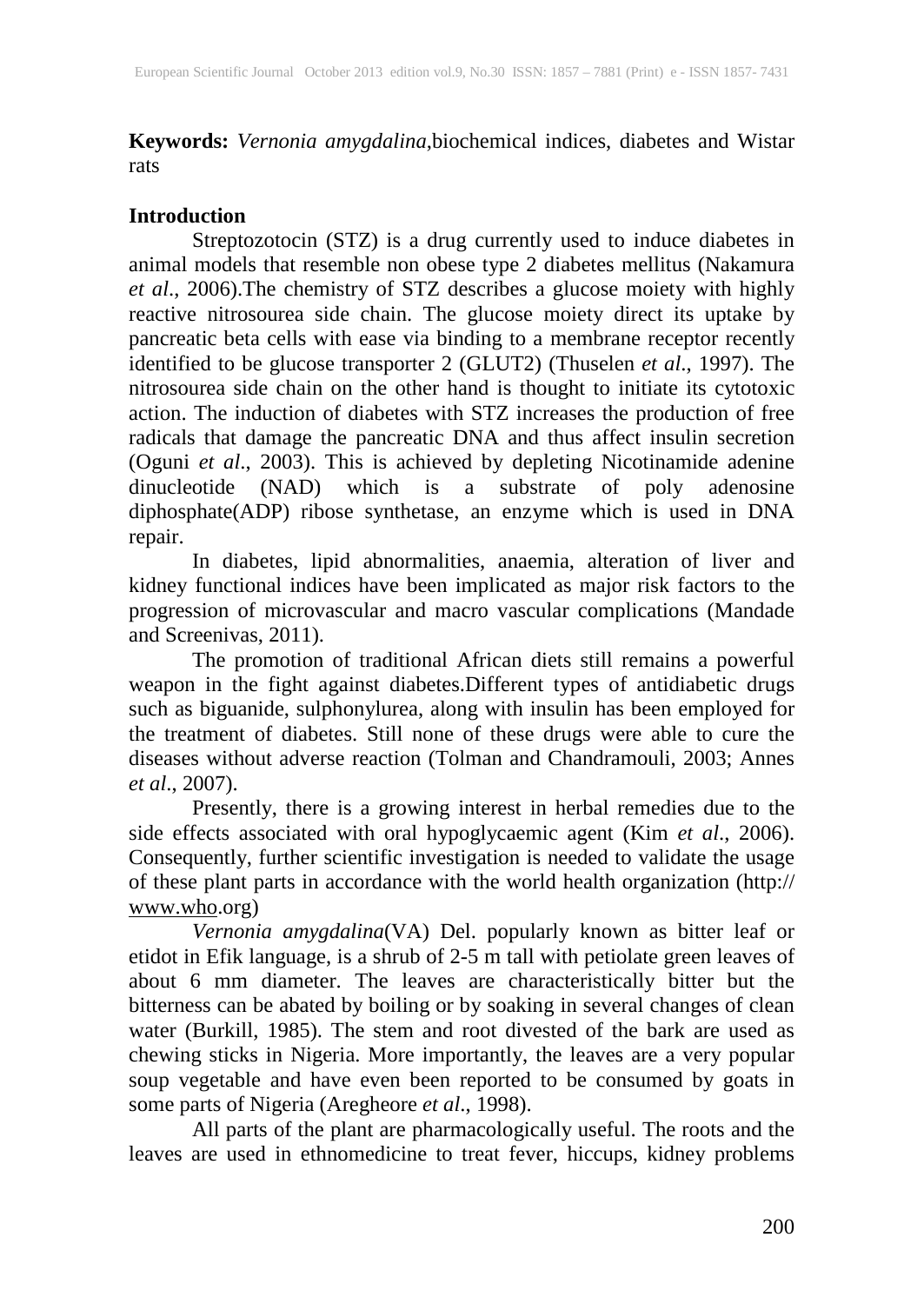and stomach discomfort among several other uses (Burkill, 1985; Hamowia and Saffaf, 1994). Both aqueous and alcoholic extracts of the stem, bark, roots and leaves are reported to be extensively used as a purgative, antimalarial and in the treatment of eczema (Kupcham, 1971). The plant has acquired special relevance recently, having been proved in human medicine to possess potent antimalarial and antihelminthic properties (Abosi and Raseroka, 2003) as well as antitumorigenic properties (Izevbigie *et al*., 2004).The plant has also an amazing antiparasitic efficacy in zoopharmacognosy as it is easily recognized and used for self medication by parasitized chimpanzees (Huffman, 2003).

Despite these varied uses of the plant, there has been insufficient information on its toxicological potentials on the animal system of diabetic model.

Although, the plant is used traditionally for the management of DM, there is still a need for scientific data to give credence to its usage in folklore medicine. A thorough search of the literature reveals that there is scanty information on the effect of this plant parts (stem and root) on blood glucose and pathophysiologic symptoms in diabetic model. The present study was therefore designed to investigate the effect of the ethanolic extract of *Vernonia amygdalina* (stem and root) on body weight and liver functional indices of STZ diabetic rat and normal rats.

# **Materials And Methods Sample collection and preparation**

*Vernonia amygdalina* (VA) plants having been identified and authenticated by a Botanist (Dr Mike Eko) of the Department of Botany, University of Calabar, fresh roots were excavated and stem of the plant were harvested from Endocrine Farm, University of Calabar staff quarters, Cross River State, Nigeria.

The roots and stems were thoroughly washed to remove debris and the earth remains. From these the barks were divested and thereafter chopped into bits and allowed to dry under shade. They were blended into fine powder using a Q-link electrical blender Model QBL-18L40. Three hundred and twenty grams (320) of the blended stem bark and Three hundred and seventy grams (370g) of the blended root barks were separately soaked in 1200ml of ethyl alcohol (80% BDH) each, then they were vigorously agitated and allowed to stay in refrigerator for 48 hours at  $4^{\circ}$ C. The mixtures were first filtered with cheese cloth, then with WhatMan No 1 filter paper (24cm). The filtrates were then separately concentrated *in vacuo* using Rotary Evaporator (Model RE52A, China) to 10% of its original volume at 37 °C - 40 °C. These were concentrated to complete dryness in water bath, yielding 35.6g (11.47%) of stem bark and 52g (14.40%) of root bark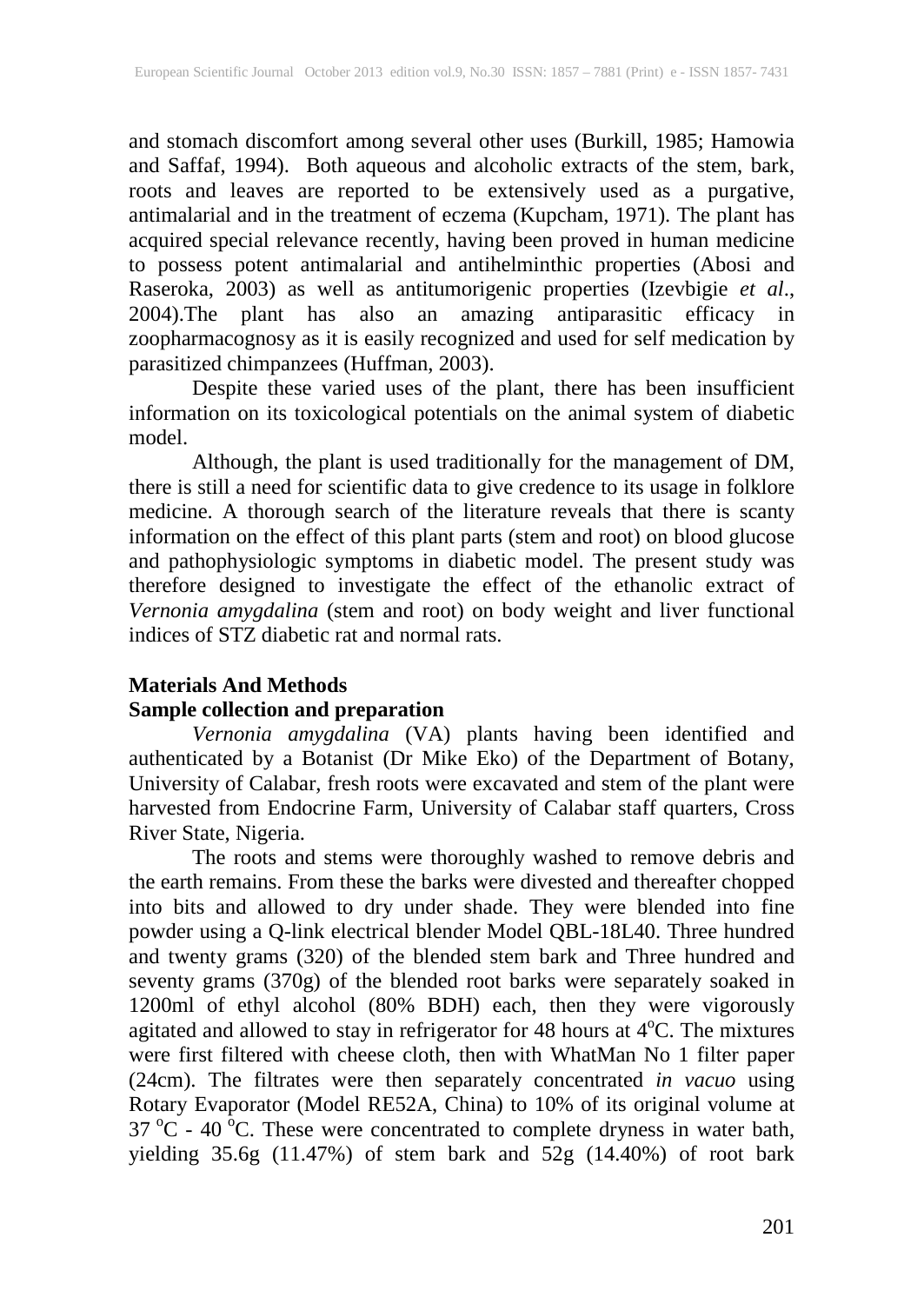extracts. The extracts were stored in a refrigerator from where aliquots were used for the administration.

# **Animal handling**

Sixty albino rats (males and females) of Wistar strains weighing 120- 180g were used for this study. The rats were obtained from the animal house of the Department of Biochemistry, Faculty of Basic Medical Sciences, University of Calabar .They were acclimatized for one week then reweighed and housed in wooden cages with wire-mesh top and kept under controlled environmental conditions of temperature  $(28\pm20)$ , relative humidity  $(50\pm5\%)$  and a 12 hour light/dark cycle. The animal facility was adequately ventilated and the animals maintained regularly on the commercial rat chow. Tap water and food were provided *ad libitum* throughout the experimental period

## **Induction of experimental diabetes**

Diabetes was induced by intra-peritoneal injection of 65mg/kg b.w of streptozotocin (STZ), Batch No. U925 obtained from Sigma St. Louis, M.O. USA. Prior to diabetes induction, the animals were fasted for 12 hours. Confirmation of diabetes was done four days after induction (Fasting Blood Sugar), using One Touch Glucometer (Lifescan Inc 1995 Milpas, California, USA). Blood sample for the FBS determination was obtained from tail puncture of the rats, and animals with  $FBS \geq 200 \text{mg/dl}$  were considered diabetic and included in the study as diabetic animals.

# Determination of median lethal dose (Ld<sub>50</sub>)

The median lethal dose (LD) of the extract was estimated using albino mice by intraperitoneal (i.p) route using the method of (Lorke, 1983) .

# **Experimental Design**

Schedule for animal grouping and treatment is as shown in Table 2. The dosages of plant extracts used were according to the methods of Atangwho 2007a. Plant extracts were administered twice daily via orogastric intubation for 28 days (at 6.00 am and 6.00pm). At the end of 28 days, feed was withdrawn from the rats and they were fasted overnight, but with free access to water. They were then anaesthetized under chloroform vapours and sacrificed. Whole blood was collected via cardiac puncture using sterile syringes into plain tubes and allowed for about two hours to clot. The clotted blood was centrifuged at 3000rpm for 10mins for serum collection meant for biochemical assays.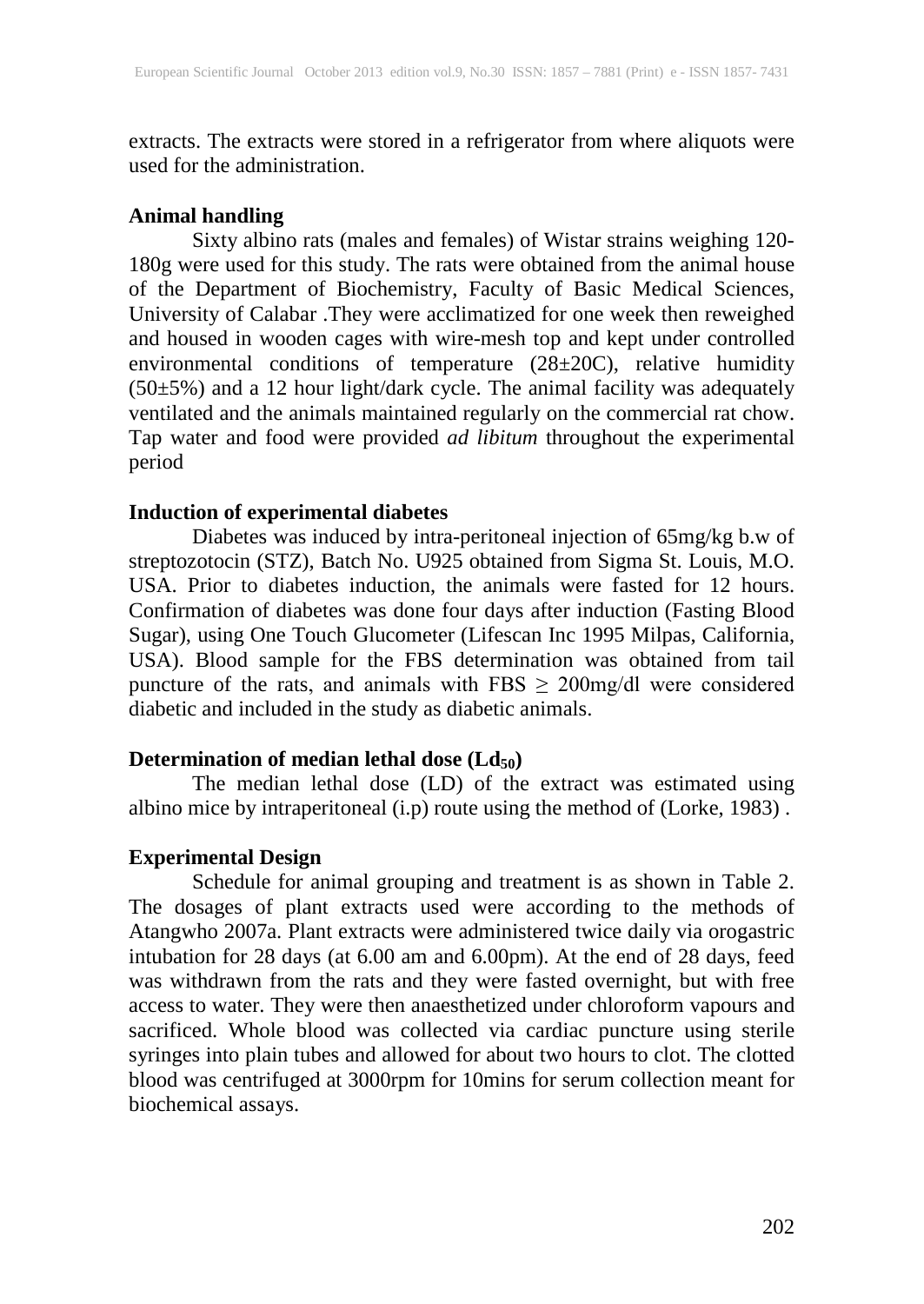| $\mu$ <sub>016</sub> 1. $\mu$ <sub>14</sub> $\mu$ <sub>1414</sub> $\mu$ <sub>14141</sub> $\mu$ <sub>14414</sub> |       |                        |             |                        |
|-----------------------------------------------------------------------------------------------------------------|-------|------------------------|-------------|------------------------|
|                                                                                                                 | Group | <b>Extracts /Doses</b> | Diabetic(n) | <b>Non Diabetic(n)</b> |
|                                                                                                                 | (1)   | Control (0.2ml         | 6           | 6                      |
|                                                                                                                 |       | DMSO)                  |             |                        |
|                                                                                                                 |       | <b>STEM EXTRACT</b>    |             |                        |
|                                                                                                                 | (2)   | $200$ mg/kg b.w        | 6           | 6                      |
|                                                                                                                 | (3)   | $400$ kg/kg b.w        | 6           | 6                      |
|                                                                                                                 |       | <b>ROOT EXTRACT</b>    |             |                        |
|                                                                                                                 | (4)   | $200$ mg/kg b.w        | 6           | 6                      |
|                                                                                                                 | (5)   | 400kg/kg b.w           | 6           | 6                      |

Table 1: Experimental Design

 $DMSO = Dimethylsulfoxide$  n = number of rats per group  $b.w = body weight$ 

#### **Glucose Estimation**

Randox-assay kit (CHOD-PAP) method based on Barham and Trinder (1972) was used. The principle involves the enzymatic oxidation of glucose in sample by the enzyme Glucose oxidase which generates hydrogen peroxide and gluconic acid. The concentration of  $H_2O_2$  released is proportional to the initial amount of glucose in the sample and it reacts under catalysis of peroxidase, with phenol and 4-aminophenazone to form a red violet quinoneimine dye whose colour intensity reflects the concentration of glucose in the sample.

## **Alanine aminotransaminase (ALT)**

Estimation of alanine aminotransaminase (ALT) activity is done using randox kit based on Reitman and Frankel (1957).

 $\alpha$ -oxoglutarate + L-alanine  $\Delta L$ -glutarate + pyruvate

Pyruvate whose concentration depends on the amount of L-alanine transaminated and the activity of ALT is measured by monitoring the concentration of pyruvate hydrazone formed with (2, 4-dinitrophenyl) hydrazine at 546nM.

#### **Aspartate aminotransaminase (AST)**

Principle:Estimation of aspartate aminotransaminase (AST) activity is done using randox kit based on Reitman and Frankel (1957).

 $\alpha$ -oxoglutarate + L- aspartate  $A_{S}$ <sup>AST</sup> L-glutamate + oxaloacetate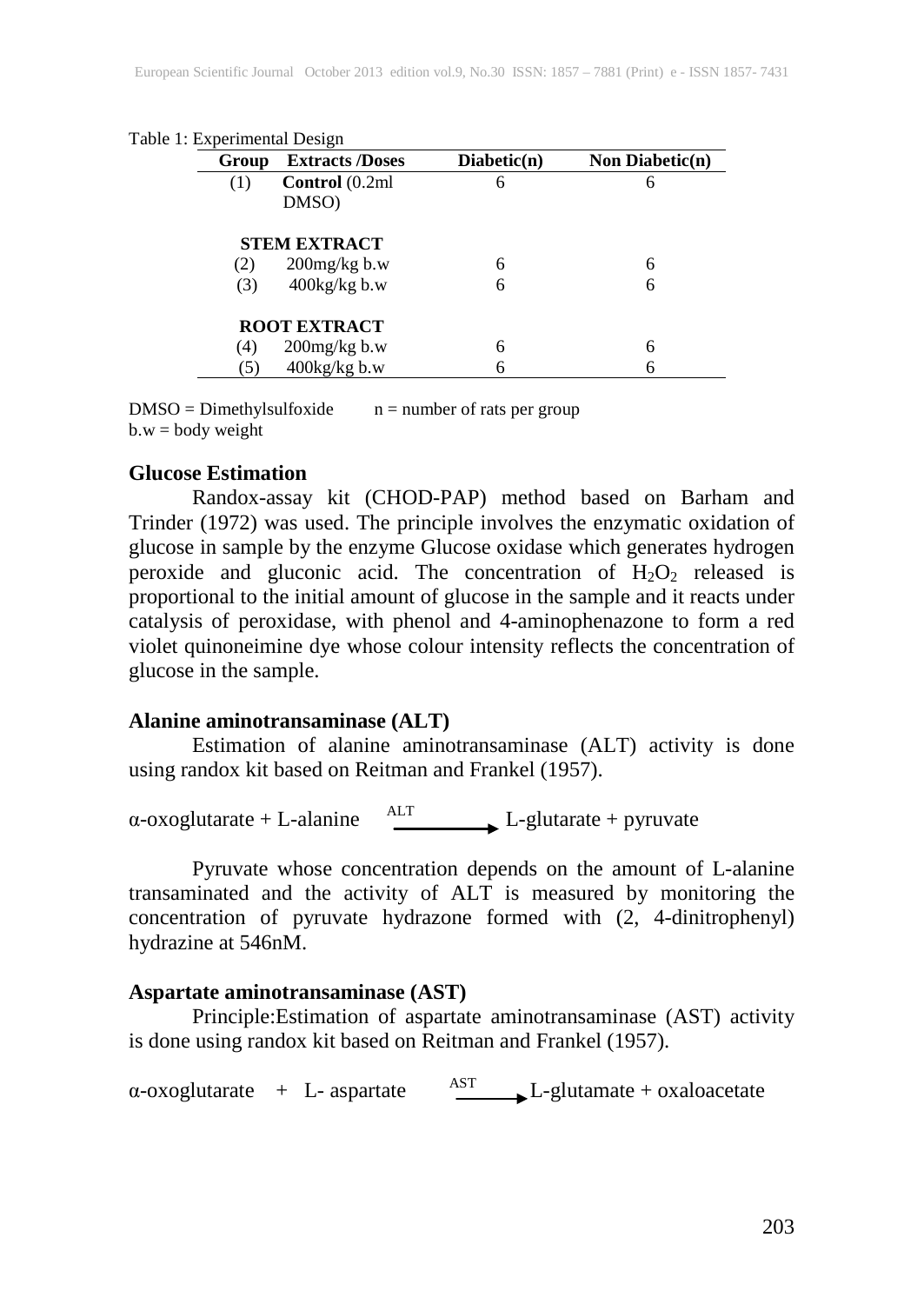oxaloacetate, with concentration in proportion to aspartate consumed by enzyme and hence its activity is measured by monitoring the concentration of oxaloacetate hydrazone formed with (2, 4- dinitrophenyl) hydrazine.

## **Alkaline phosphatase (ALP)**

Determination of Serum Alkaline Phosphatase activity is done using the method of Baker and Silverton (1985). Absorbances of the samples were read on a spectrophotometer at 400nm against water blank.

#### **Total Protein**

Total protein is done using Randox assay kit (Biuret Method) as described by Tietz (1976).

Principle: The method is based on the knowledge that cupric ions in an alkaline medium, interact with protein peptide bonds resulting in the formation of a purple-coloured copper- protein complex which is read colorimetrically at 540nm.

#### **Albumin**

Determination of albumin using Randox assay Kit (Bromocresol Green) based on Grant (1987).Albumin measurement is based on its quantitative binding to the indicator, bromocresol green, BCG (3,3',5,5', tetra bromo- m cresol sulfonpthalein). The albumin-BCG- complex formed absorbed at 578nM and its colour intensity is directly proportional to the concentration of albumin in the sample.

## **Total Bilirubin**

Total bilirubins was determined according to the method of Malloy and Evelyn (1937) as modified by Tietz (1976).Total bilirubin was determined in the presence of caffeine benzoate which releases albuminbound bilirubin. Bilirubin then reacts with diazotized sulphanilic acid to form pink-coloured azobilirubin which in the presence of alkaline tartrate is converted to green colour.

## **Statistical Analysis**

Glucose and electrolyte measurements are presented as mean  $\pm$  SE. One way Analysis of Variance (ANOVA) and the LSD post hoc test were used to analyse the data  $(p<0.05)$ .

## **Result**

#### **Acute toxicity test**

The mean effective dose or medial lethal dose of the extract was investigated using 36 mice on test doses of 100-2000mg/kg body weight. At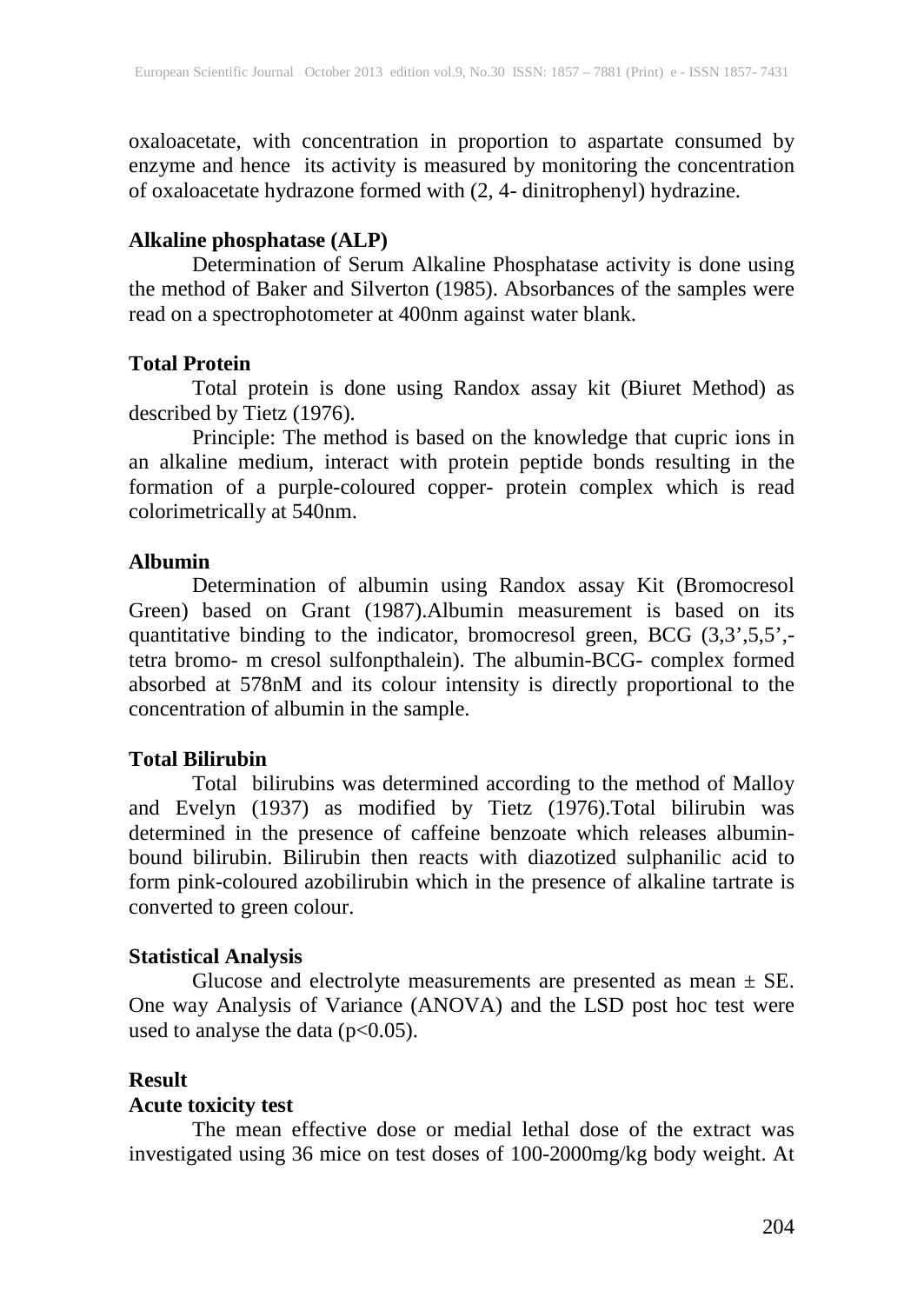the end of twenty four hours in each case, no deaths were recorded within this dose range and no overt manifestation of toxicity was observed up to the dose level of 2000mg/kg body weight. The whole experiment was repeated by gavaging the dose levels again i.e. 3000mg/kg, 4000mg/kg and 5000mg/kg body weight respectively to another set of mice for a period of  $24$ hrs. As was the case in the first test, no deaths were yet recorded nor was overt manifestation of toxicity observed. Therefore, the lower dose level of 200mg/kg and 400mg/kg body weight were chosen as the tolerable doses of the extract.

Table 2( a and b) and 3 (and b) show the effects of administration of *V.amygdalina* stem bark and root bark extract for 28 days on body weight and fasting blood glucose in normal and STZ-induced diabetic rats. Body weight and fasting blood glucose significantly increased in diabetic rats when compared to the non diabetic control. Both stem and root extract (200 and 400) mg/kg b.w significantly improved body weight and brought down whole blood glucose towards normal but not up to hypoglycaemic level.

Weight variation in non diabetic rats of both control and treated groups showed a similar trend weight appreciation at the end of  $28<sup>th</sup>$  day. However *V.amygdalina* root extract treatment 200mg/kg and 400mg/kg b.w showed smaller increase in weight (reduced increase) compared to other treatment groups and the control. Administration of *V.amygdalina* stem Bark (200mg/kg and 400mg/kg) to non diabetic rats increases the fasting blood glucose and they compared well with their respective non diabetic controls.

Glucose concentration in blood serum of diabetic control animal was significantly increased by about 6.4 fold compared to non diabetic control. Treatment with *V.amygdalina* stem extracts significantly reduces (p<0.05) serum glucose in diabetic treated rats relative to the diabetic control, as non diabetic rats treated with root extracts200mg/kg had serum (8.69±3.24) glucose level reduced significantly (p<0.05) compared to the non diabetic value (36.69±4.28). Serum Amino transferase activities (AST and ALT) were raised by 1.6 and 2.3 fold respectively in the diabetic control relative to non diabetic control.

Treatment with *V.amygdalina* stem 200mgkg and 400mg/kg b.w caused significant reduction p<0.05 in AST and ALT respectively in diabetic treatment groups relative to diabetic control. No significant change was observed in *V.amygdalina* root treated diabetic groups even though there was a reduction in serum values of AST and ALT. Administration of *V.amygdalina* stem (400mg/kg) alone to non diabetic rats caused significant increase (p<0.05) In ALT activity unlike *V.amygdalina* stem 200mg/kg, *V.amygdalina* root 200mg/kg and 400mg/kg b.w caused no significant increase in ALT activity. Alkaline phosphatase (ALP) activity showed no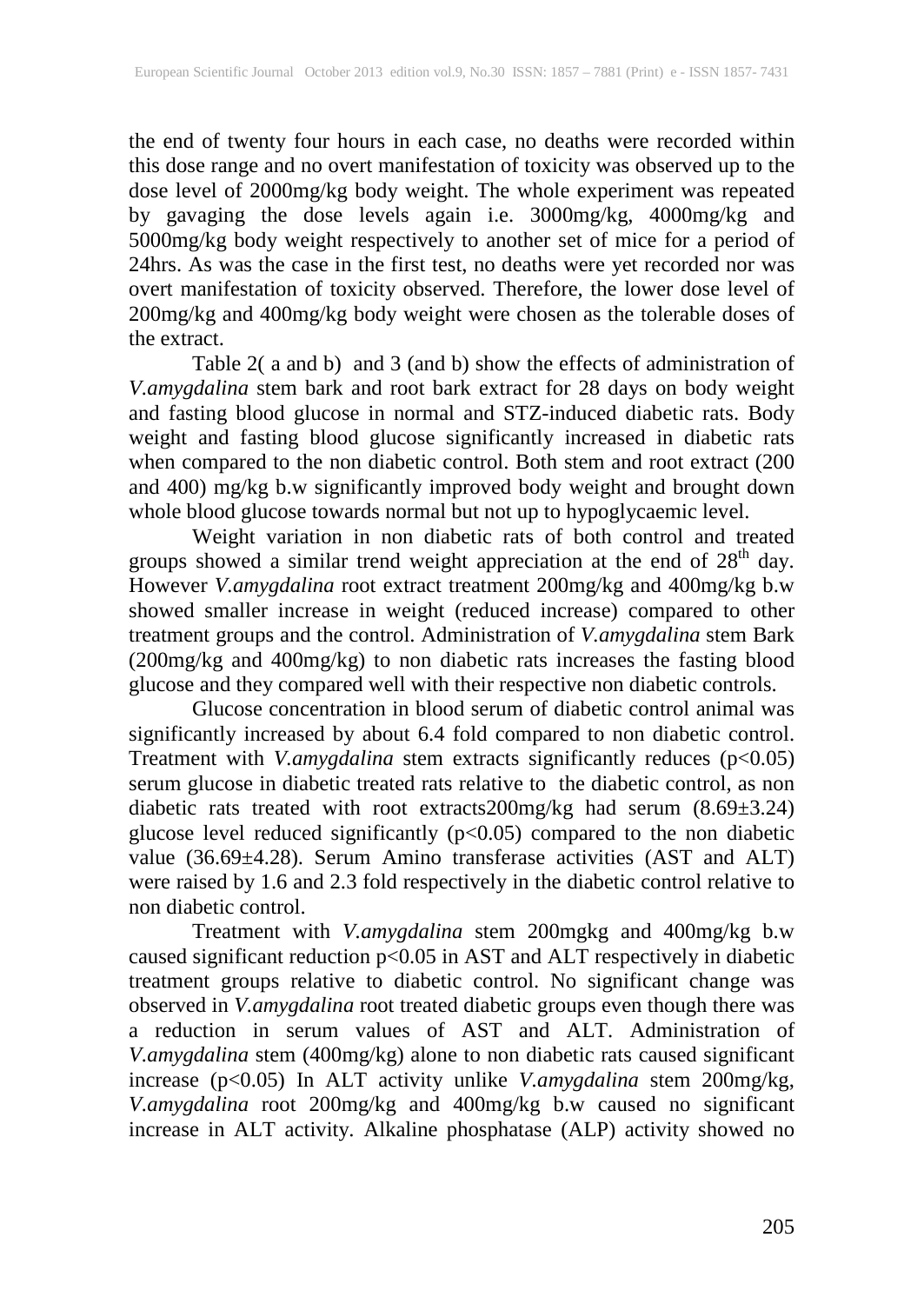significant change in both treated diabetic and non diabetic rats administered with *V.amygdalina* root 400mg/kg b.w extract relative to control.

The induction of diabetes in rats significantly  $(p<0.05)$  reduced the levels of total protein and albumin when compared to the non diabetic control. The result showed no significant increase in total bilirubin between the various treatment groups. Treatment of diabetic rats with *V.amygdalina* stem extracts at doses of 200 (82.01±0.02) and root extract at doses of 200  $(48.01\pm1.78)$  increased remarkably (p<0.05) for total protein and albumin respectively. Levels of serum total protein and albumin significantly increased (p<0.05) following treatment with *V.amygdalina* stem 200mg/kg b.w extract in non diabetic rats compared to the non diabetic control.

|                             |                   | Body weight            | Fasting blood glucose |                                |  |
|-----------------------------|-------------------|------------------------|-----------------------|--------------------------------|--|
| <b>Group Treatment</b>      | 0 day             | $28th$ day             | 0 day                 | $28th$ Day                     |  |
| Normal control              | 150.05±0.01       | $170.02 \pm 0.04$      | $56.52 \pm 2.86$      | $78.68 \pm 3.92$               |  |
| Diabetic control            | $168.04 \pm 0.17$ | $137.01 \pm 1.02*$     | $226.25 \pm 18.90$    | $246.55 \pm 3.34^{\text{a}}$   |  |
| Stem(200mg/kg) <sub>D</sub> | $169.02 \pm 0.09$ | $176.06 \pm 0.05^{*a}$ | 228.49±2.78           | $122.51 \pm 6.05$ <sup>a</sup> |  |
| Stem(400mg/kg) <sub>D</sub> | $172.02 \pm 0.65$ | $178.06 \pm 0.07*$     | $240.00 \pm 8.57$     | $95.52 \pm 14.42$ <sup>a</sup> |  |
| Root(200mg/kg) <sub>D</sub> | 165.03±0.09       | $172.06 \pm 0.69$      | $253.67 \pm 3.20$     | $119.39 \pm 0.94$ <sup>a</sup> |  |
| Root(400mg/kg) <sub>D</sub> | $162.21 \pm 1.45$ | $164.01 \pm 2.03*$     | 248.69±2.89           | 130.058.19 <sup>a</sup>        |  |

Table 2a: Effect on treatment on body weight and Fasting Blood Glucose in diabetic rats.

Values are expressed as Mean  $\pm$  SD, n=6, \*P<0.05 vs NC; a = P<0.05 vs DC  $D = Diabetic$ 

| Table 2b: Effect on treatment on body weight and Fasting Blood Glucose in non diabetic |  |  |  |
|----------------------------------------------------------------------------------------|--|--|--|
|                                                                                        |  |  |  |

| Tats                   |                    |                              |                       |                   |  |  |  |  |  |
|------------------------|--------------------|------------------------------|-----------------------|-------------------|--|--|--|--|--|
|                        | Body weight        |                              | Fasting blood glucose |                   |  |  |  |  |  |
| <b>Group Treatment</b> | 0 day              | $28th$ day                   | 0 <sub>day</sub>      | $28th$ Day        |  |  |  |  |  |
| Normal control         | $150.05 \pm 0.01$  | $170.02 \pm 0.04$            | $56.52 + 2.86$        | $78.68 \pm 3.92$  |  |  |  |  |  |
| $Stem(200mg/kg)_{ND}$  | $159.25 \pm 5.60$  | $182.20 \pm 4.50^{\circ}$    | $54.60 + 4.97$        | $76.20 \pm .80$   |  |  |  |  |  |
| $Stem(400mg/kg)_{ND}$  | $165.90 \pm 3.20$  | $186.30\pm6.90^{\mathrm{a}}$ | $64.00\pm0.09$        | $77.00 \pm 2.96*$ |  |  |  |  |  |
| $Root(200mg/kg)_{ND}$  | $200.85 \pm 10.90$ | $222.48 \pm 5.85$            | $69.81 + 9.61$        | $68.01 \pm 0.90$  |  |  |  |  |  |
| $Root(400mg/kg)_{ND}$  | $185.20 \pm 6.22$  | $200.60 \pm 3.18$            | $58.90\pm 6.80$       | $35.60 \pm 5.95$  |  |  |  |  |  |

Values are expressed as Mean  $\pm$  SD, n=6, \*P<0.05 vs NC; a = P<0.05 vs DC NC =normal control, DC =Diabetic control ND=Non diabetic

Table 3a: Effect of treatments on serum glucose and liver function indices in diabetic rats.

| Group             | Glucose        | <b>ALP</b>     | <b>AST</b>      | <b>ALT</b>     | T.Protei         | Albumi        | T.BIliru      |
|-------------------|----------------|----------------|-----------------|----------------|------------------|---------------|---------------|
| Treatment         | Mg/dl          | (U/L)          | (U/L)           | (U/L)          | n                | n             | bin           |
|                   |                |                |                 |                | (Mg/dl)          | (Mg/dl)       | (Mg/dl)       |
| Normal            | $36.69{\pm}4.$ | $80.14 \pm 6.$ | $75.07\pm 6.$   | $26.13+$       | $79.90 \pm 0$    | $47.9 \pm 6.$ | $7.80+0.$     |
| control           | 28             | 17             | 75              | 1.71           | .35              | 52            | 90            |
| Diabetic          | $233.46 \pm 2$ | $142.14+$      | $121.84\pm$     | $61.21 \pm$    | $63.19 \pm 0$    | $29.44 \pm$   | $43.70 \pm 1$ |
| control           | 3.40           | 0.55           | $6.92^{\rm a}$  | $7.47^{\rm a}$ | $.35^{\circ}$    | $1.13^a$      | 0.80          |
| Stem(200m)        | $107.59 + 7$   | $98.64 \pm 7.$ | $89.16 \pm 8.$  | $31.43 \pm$    | $82.01 \pm 0$    | $48.01 \pm$   | $44.30 \pm 5$ |
| g/kg <sub>D</sub> | $.25^{a*}$     | 51             | 70 <sup>a</sup> | $2.93^{\rm a}$ | .02              | 1.78          | .80           |
| Stem(400m         | $98.04 \pm 6.$ | $89.74 \pm 7.$ | $85.41 \pm 4.$  | $28.82+$       | $78.52 + 5$      | 59.05 $\pm$   | $40.07 \pm 0$ |
| g/kg <sub>D</sub> | $86^{a*}$      | 93             | 60              | $1.52^{\rm a}$ | .88 <sup>a</sup> | 2.50          | .80           |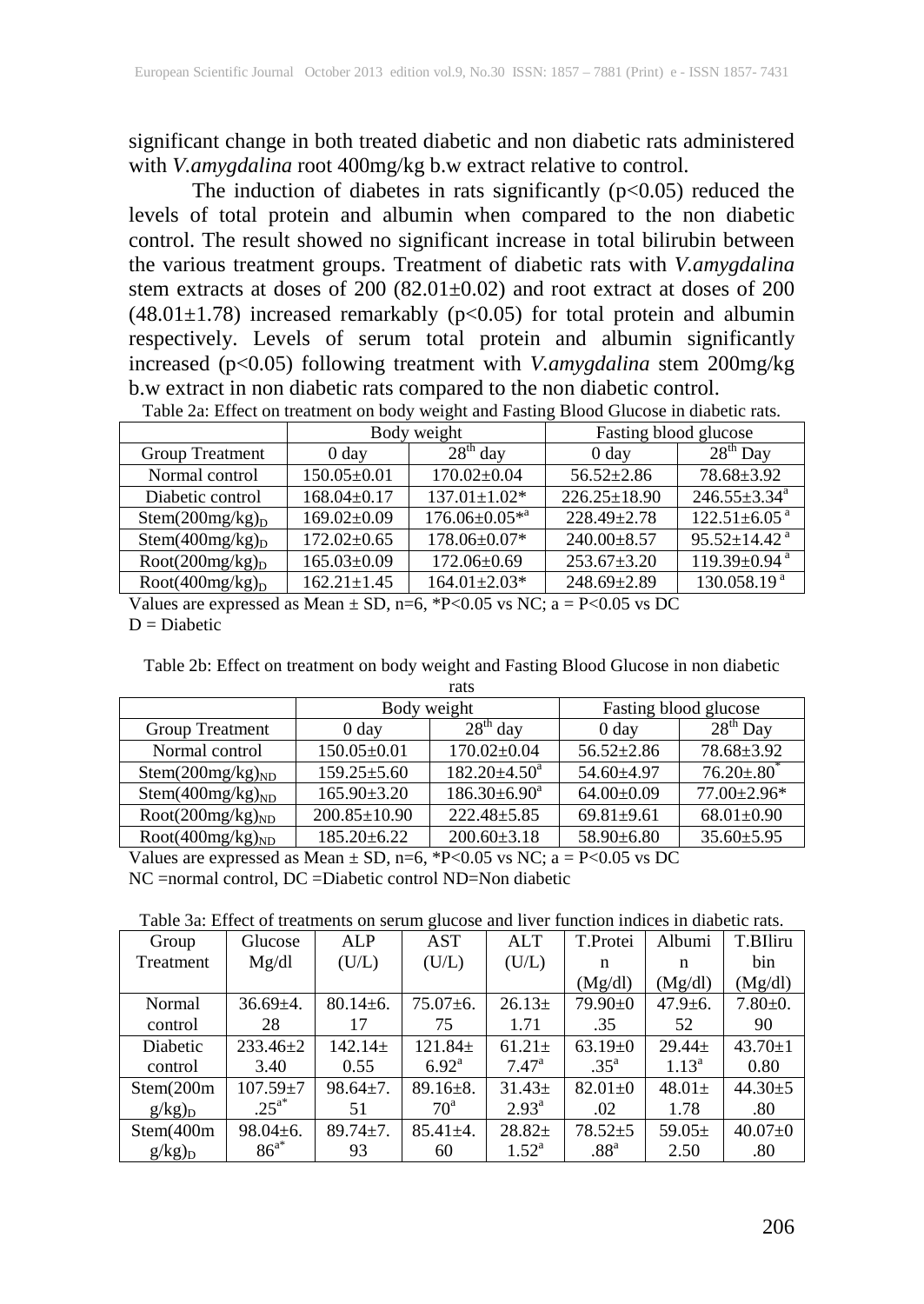| Root(200m    | $126.21 \pm 1$ | $130.56\pm$          | $105.00 \pm$                         | $40.26 \pm$  | $64.21 \pm 1$             | $38.20 \pm$  | $38.80{\pm}5$ |
|--------------|----------------|----------------------|--------------------------------------|--------------|---------------------------|--------------|---------------|
| $g/kg)_{D}$  | 9.26           | 21.90                | 9.70                                 | 19.8         | በ 19                      | 9.76         | .29           |
| Root(400m)   | $116.41 \pm 2$ | $133.68 \pm$         | $115.40 \pm$                         | $38.72+$     | $72.80 \pm 1$             | $46.08 \pm$  | $43.08 \pm 0$ |
| $g/kg)_{D}$  | 1.80           | 15.90                | 2.20                                 | 16.7         | 6.5                       | 1.08         | .90           |
| <b>Y</b> 7 1 |                | $\sim$ $\sim$ $\sim$ | $\sim$ $\omega$ $\sim$ $\sim$ $\sim$ | $\mathbf{r}$ | $\mathbf{R}$ $\mathbf{A}$ | $\mathbf{r}$ |               |

Values are expressed as Mean  $\pm$  SD, n=6, \*P<0.05 vs NC; a = P<0.05 vs DC  $NC = normal$  control,  $DC = Diabetic$  control  $D = Diabetic$ 

Table 3b: Effect of treatments on serum glucose and liver function indices in non- diabetic rats.

| Group            | Glucose       | <b>ALP</b>     | <b>AST</b>  | <b>ALT</b>     | T.Protei       | Albumi        | T.BIliru      |
|------------------|---------------|----------------|-------------|----------------|----------------|---------------|---------------|
| <b>Treatment</b> | Mg/dl         | (U/L)          | (U/L)       | (U/L)          | n              | n             | bin           |
|                  |               |                |             |                | (Mg/dl)        | (Mg/dl)       | (Mg/dl)       |
| Normal           | $36.69 \pm$   | $80.14 \pm 6.$ | $75.07+$    | $26.13 \pm 1.$ | $79.90 \pm 0.$ | $47.90 \pm$   | $7.80+0.$     |
| control          | 4.28          | 17             | 6.75        | 71             | 35             | 6.52          | 80            |
| Stem(200mg)      | $28.70+$      | $76.48{\pm}4.$ | $74.89 +$   | $24.33 \pm 2.$ | $82.40 + 5.$   | $61.40 \pm$   | $8.90+9.$     |
| $kg)_{ND}$       | 9.36          | 82             | 1.13        | 39             | $40*$          | 0.04          | 70            |
| Stem(400mg)      | $19.28 \pm$   | $78.29 \pm 1$  | $71.98 \pm$ | $25.28 + 9.$   | $85.30 \pm 0.$ | $57.3 \pm 0.$ | $10.80+$      |
| $kg)_{ND}$       | 4.45          | 0.90           | 0.14        | $32*$          | 02             | 08            | 0.50          |
| Root(200mg/      | $8.69 \pm 3.$ | $69.29 \pm 7.$ | $72.69 \pm$ | $22.82 + 4.$   | $92.10 \pm 0.$ | 58.70 $\pm$   | $7.50 + 6.$   |
| $kg)_{ND}$       | $24^*$        | 60             | 8.80        | 81             | 00             | 0.02          | 40            |
| Root(400mg)      | $12.38+$      | $72.23 \pm 1.$ | $78.62 \pm$ | $18.90 \pm 2.$ | $88.20 \pm 0.$ | 55.60 $\pm$   | $7.78 \pm 0.$ |
| $kg)_{ND}$       | 4.28          | $45^{\degree}$ | 4.90        | 42             | 92             | 1.90          | 54            |

Values are expressed as Mean  $\pm$  SD, n=6, \*P<0.05 vs NC; a = P<0.05 vs DC ND=non diabetic NC =normal control, DC =Diabetic control

## **Discussion**

In acute toxicity test, a total of 25 mice were used according to the method of Lorke (1983) for the determination of the dose extract that will produce the effect in 50% of the animal treated. At the end of the twenty four hours in each case, none of the doses gave a positive result and no ovate manifestation of toxicity was observed from 100mg/kg body weight up to a dose level of 5000mg/kg body weight.

Streptozotocin-induced diabetes is characterized by a severe loss in body weight (Al-Shamaorry *et al*., 1994), which might be the result of protein wasting due to unavailability of carbohydrate as an energy source (Chen and Ianuzzo, 1982). Tissue waisting is a characteristic of poor glycemic control in diabetes and this usually foster protein and fat mobilization (Cotran *et al*., 1999). Atangwho *et al*., 2007a and Okokon *et al.*, 2011 reported significant weight reduction in untreated diabetic animals. This was also observed in the present study with untreated diabetes. The sustained but gradual reduction in weight of untreated diabetic rats over 28 days clearly indicated the deterioration in glucose control mechanism. This observation is a direct inverse of changes in blood glucose which rather increases over the period, hence establishing inverse relationship between blood glucose and weight changes in untreated diabetes. Treatment of diabetic rats with ethanolic root stem extract of *V.amygdalina* improved the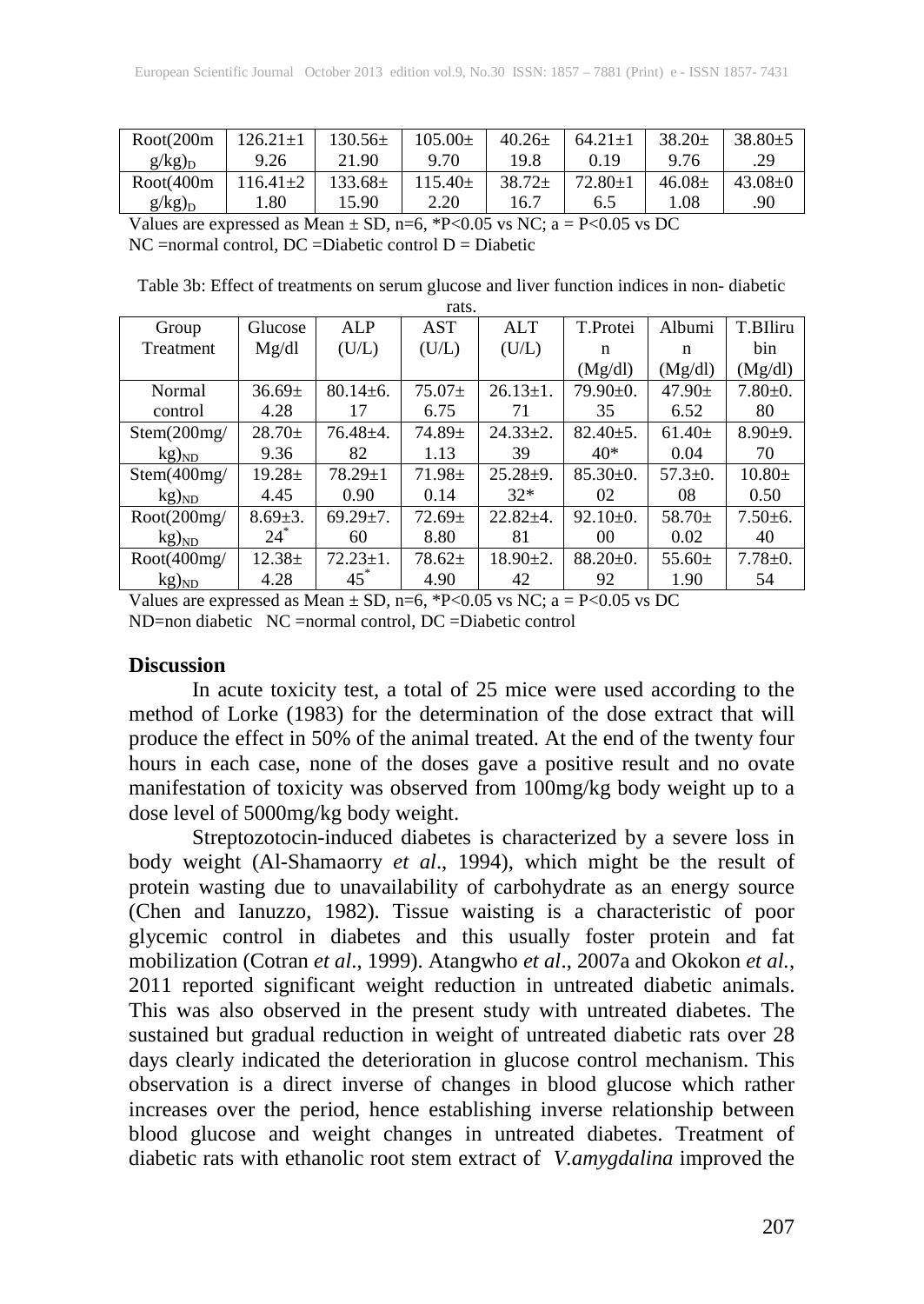weight gain compared to untreated diabetic rats (Table 3a and 3b).The gradual appreciation in weight upon treatment indicates that the treatment would have allowed the tissues access to glucose, both to supply energy and build tissue material needed for growth (Atangwho *et al.*,2007a).

The cardinal body fluid parameter in diagnosis and progress monitoring, as a response to the treatment of diabetes mellitus has lesser blood glucose concentration (Loeb,1991).Fasting blood glucose at the end of 28 days treatment measured in the blood and serum of untreated diabetic rats was significantly higher (P<0.05) than non diabetic control by 3.1 and 6.4 folds respectively. Treatment caused significant decrease in serum glucose only with *V.amygdalina* stem (200 and 400) mg/kg b.w but a non significant reduction with *V.amygdalina* root extract (200mg/kg), which caused a significant reduction in treated non diabetic rats. The observed reduction in blood serum glucose of diabetics, is in accordance with Ebong *et al*., (2008) earlier report on the *V.amygdalina* leaves. Some plants' extracts are reported to exert hypoglycaemic action by potentiating the insulin effect, either by increasing the pancreatic secretion of insulin from the cells of islets of langerhans or its release from bound insulin (Pari and Amarnah, 2004), while others act through extra pancreatic mechanisms by inhibition of hepatic glucose production (Edduoks *et al*., 2003) or corrections of insulin resistance (Hu *et al*., 2003). This stem extract may have acted through one of these mechanisms. The reduction in serum glucose of diabetics treated with stem extract relative to diabetic control probably may imply insulin mimetic action.

Enzymes appear frequently in blood as a result of cellular injury.The most widely used enzymes to assess hepatocellular injury are the aminotransferase (ALT and AST) whereas alkaline phosphatises are useful in diagnosis of hepatobilliary or cholestatic obstruction (Johnson and Fody, 1992).in this study, the damage caused by STZ was substantiated by the elevated level of AST, ALT and ALP in diabetic control rat. The increase might be due to leakages from the cytosol or changes in the permeability of the liver membrane. However treatment for 28days with stem and root extracts of *V.amygdalina* reduced the activity of this enzymes in a dose related manner compared with the diabetic control thus improving renal and hepatic functions. This observation concurred with report of Atangwho *et al*., 2007c who reported the hepatoprotective effect of leaves extract of *V.amygdalina* in diabetic rat, its terpenoid extracts against carbon tetrachloride induced hepatotoxicity has equally been reported (Babalola *et al*., 2001).

The data obtained from this study show significantly  $(p<0.05)$ decreased levels of total protein, albumin and increased total bilirubin in diabetic control group and this is consistent with the investigation when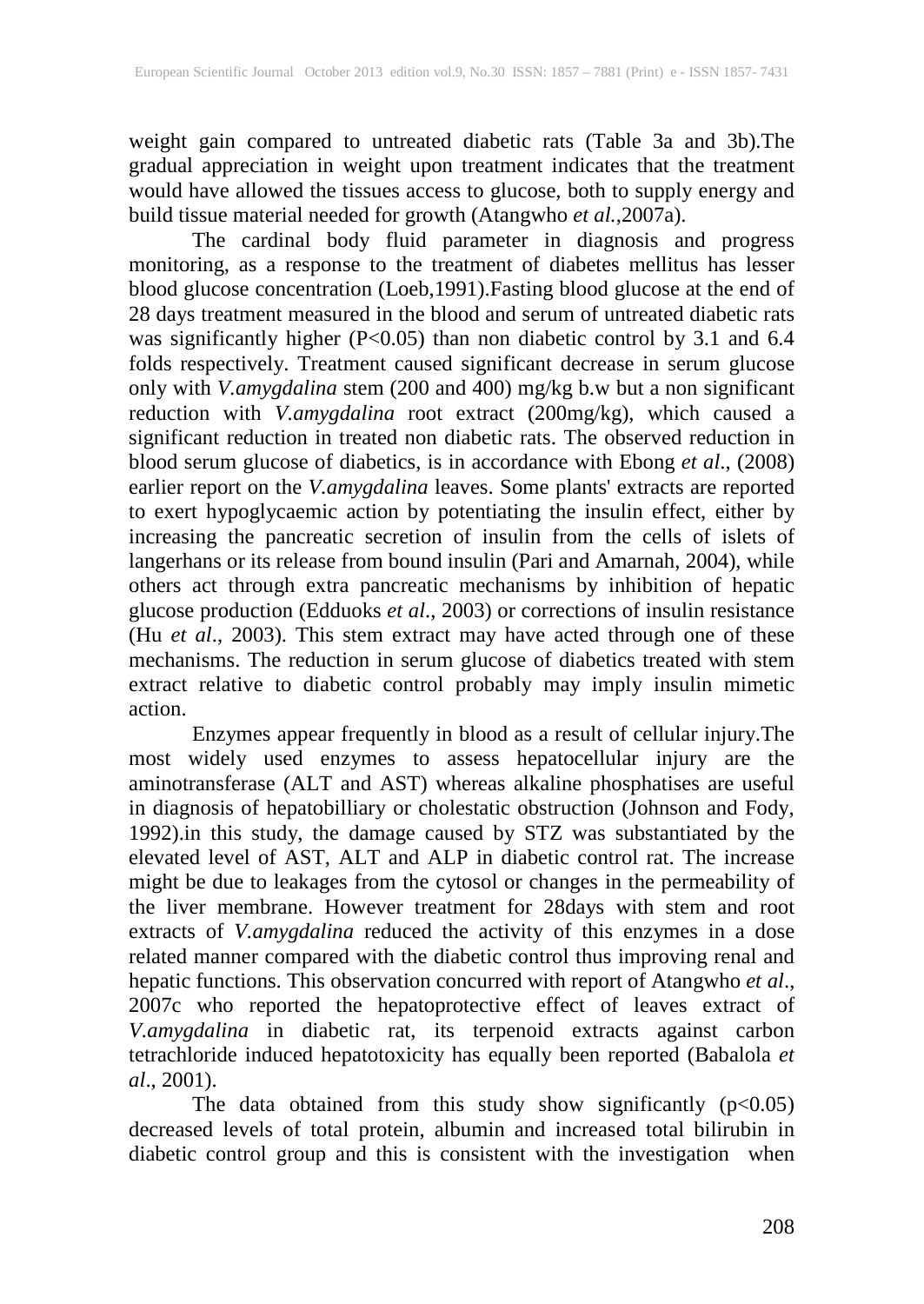compared to non diabetic control group (Tumevo *et al*., 2007) and Bakris, 2007). The administration of stem extract alone caused significant increased in total protein and albumin as compared with normal group which indicates stabilization of plasma membrane and protection of liver cell membrane.

# **Conclusion**

The results of this study show that ethanolic stem and root extract of *Vernonia amygdalina* possess antidiabetic properties and liver function maintenance. This confirmation justifies its use in ethno medicine for the treatment of diabetes*.*

# **References:**

Abosi AO and Raseroka BH.In vivo antimalarial activity of Vernonia amygdalina. Br. J. Biomedical Sci. 2003; 60(2): 89-91

Al-Shamaorry, L., Al-Khazraji, S.M ., Twaji, H.A.. Hypoglycaemic effect of Artemisia herba alba II. Effect of a valuable extract on some blood parameters in diabetic animals. J. Ethnopharmacol. 1994; 43: 167–171

Anees, M., A. Jawad and I. Hashmi. Distribution of ABO and RH blood group alleles in Mandi Bahauddin District of Punjab, Pakistan. Proc. Pak. Acad. Sci. 2007; 44(4):289-294.

Aregheore EMK, Makkar HPS, Becker K .Feed value of some browse plants from the central zone of Delta State, Nig. Trop. Sci. 1998; 38(2): 97-104.

Atangwho, I.J., P.E. Ebong, E.U. Eyong, M.U. Eteng, F.E. Uboh. 2007a. *Vernonia amygdalina* Del: A potential prophylactic anti-diabetic agent in lipid complication. Global J Pure App. Sci. 2007a ;18(1): 103-106.

Atangwho, I.J., P.E. Ebong, G.E. Egbung, M.U. Eteng, E.U. Eyong,. Effect of *Vernonia amygdalina* Del. on liver function in alloxan-induced hyperglycaemic rats. J Pharm Bioresour. 2007c; 4(1): 1-7.

Burkill HM . The Useful Plants of West Tropical Africa: Review. Dalziel's J.M Royal Botanic Gardens, Kew. 2<sup>nd</sup> Edition. 1985.

Babalola OO, Anetor JI, Adeniyi FA. Amelioration of carbon tetrachloride induced hepatotoxicity by terpenoid extract from leaves of *Vernonia amygdalina.* Afr. J. Med. Sci. 2001; 30: 91-93.

Baker F.J And silverton R.E . Introduction to medical laboratory technology  $6<sup>th</sup>$  (ed). Butterworths, London,pp408.1985

Bakris, G.L. Diabetes nephropathy. What you need to know to preserve kidney function*.* Postgraduate Medicine. 1993; 93, 89-90.

Barham, D. and Trinder, P. An improved colour reagent for the determination of blood glucose by the oxidase system. Analyst. 1972; *97*, 142-145.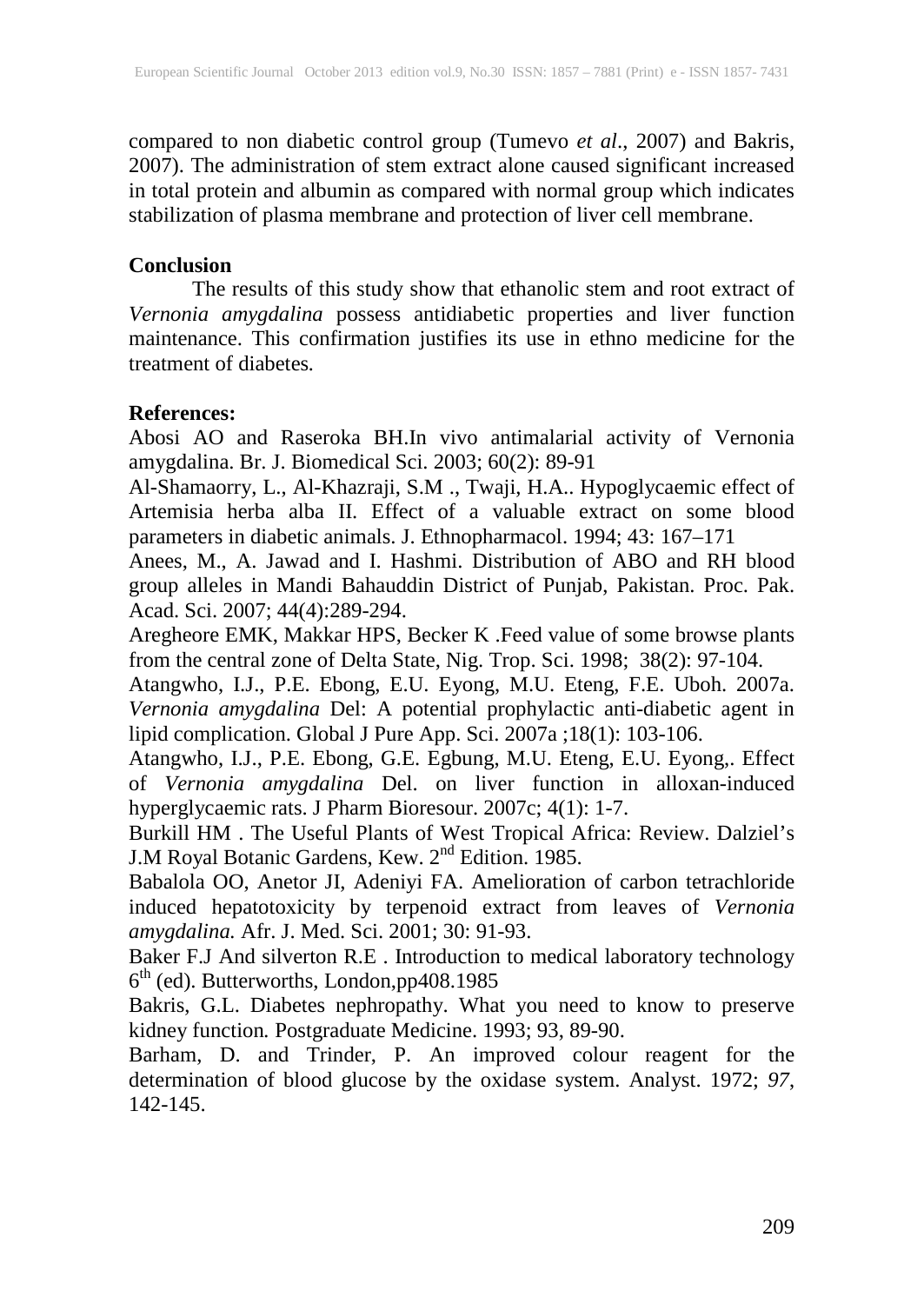Chen, V. and Ianuzzo, C.D. Dosage effect of streptozotocin on rat tissue enzyme activities and glycogen concentration. Can. J. Physiol. Pharm.1982; 60, 1251–1256.

Cotran, R. S., Kumar, V Collins, and Stanley Leonard Robbins . Robbins pathologic basis of diseases.  $(6<sup>th</sup> ed)$ , Philadeelphia: W.B. saunders Coy.1999

Ebong PE, Atangwho IJ, Eyong EU, Egbung GE . The antidiabetic efficacy of combined extracts from two continental plants: *Azadirachta indica* (A. Juss) (Neem) and *Vernonia amygdalina* (Del.)(African bitter leaf). Am. J. Biochem. Biotech.2008; 4(3): 239-244

Edduoks M, Jouad H, Maghrani M, Lemhadri A, Burcelin R., Inhibition of endogenous glucose production accounts for hypoglycemic effect of *Spergularia purpurea* in streptozotocin mice. Phytomedicine*.,* 2003; 10:594 – 599.

Grant, G. H. Amino acid and proteins. In Tietz N. W. (Ed.), *Fundamentals of clinical chemistry*. Philadelphia: W.B. Saunders, 328-329.1987

Hamowia AM and Saffaf AM . Pharmacological studies on *Vernonia amygdalina* (Del) and *Tithonia diversifolia* (Gray). Vet. Med. J. Giza 1994;2: 91-97.

Hu X, Sato J, Oshida Y, Xu M, Bajotto G, Sato Y . Effect of Goshajinki-Gan(Chinese herbal medicine:Niu-Che-Sen-Qi-Wan) on insulin resistance in streptozotocin induced diabetic rats.Diabetes Res*.* Clin*.* Pract*.*2003; 59:103 – 111

Huffman MA . Animal self-medication and ethno-medicine: exploration and exploitation of the medicinal properties of plants. Proceedings of the Nutr. Society. 2003; 62(2):371-81.

Izevbigie EB, Bryant JL, Walker A . A novel natural inhibitor of extracellular signal-regulated kinases and human breast cancer cell growth. Experimental Biol. Med. (Maywood). 2004; 229(2):163-169.

John , D. F. and Fody, E. P. Clinical chemistry. Principles procedure and correlations (pp473-478). $2<sup>nd</sup>$  edition Philadelphia: J. B. Linpicotts Company. 1992

Kim, S.H., Hyun, S. H., Choung, S. Y. (2006). Anti-diabetic effect of cinnamon extract on blood glucose in db/db mice. Journal of Ethnopharmacology.2006; 104:119–123.

Kupcham SM . Drugs from Natural products. Plant source in drugs discovery, science and development. Am. Chem. Soc.1971; 6: 311- 318.

Lorke D. A (1983). A new approach to practical acute toxicity testing. Arch*.*  Toxicol*.,* 1983;54:275-287

Malloy HT and Evelyn KA . Measurement of plasma bilirubin (modified). J.Biol.Chem.1937; 2: 119-481.